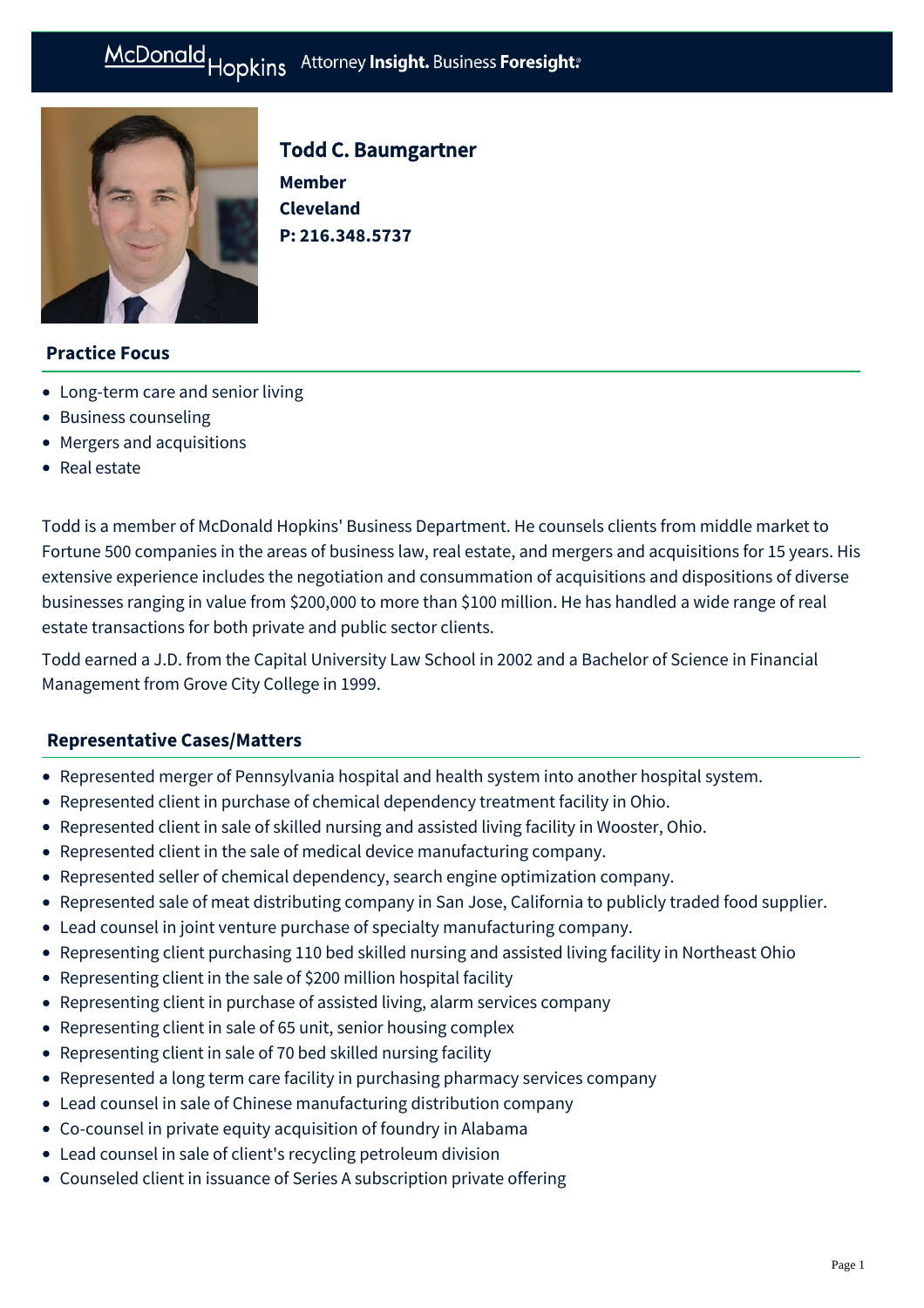- Represented client in purchase of manufacturing facility in Michigan
- Lead counsel in representation of the purchase of chemical plant in Lake County, Ohio
- Represented corporation in sale of stock in excess of \$100,000,000
- Represented Lorain County Community College in establishing its satellite branch in Wellington, Ohio
- Lead counsel in representation of corporation in \$13,000,000 refinance
- Lead counsel in structuring and forming a \$4,000,000 joint venture
- Lead counsel in the sale of \$38 million non-profit continuous care retirement center
- Represented buyer in purchase of real property for South Carolina skilled nursing/assisted living facility
- Lead counsel for seller in the sale of biomedical services company
- Represented joint venture in the purchase of manufacturing company
- Represented non-profit continuous care retirement center in \$28 million tax-exempt bond financing
- Represented lender in financing of residential facility for developmental disabilities
- Represented seller in sale of 100,000+ square foot shopping center, grocery store, and pharmacy
- Represented purchaser in acquisition of 45,000 square foot facility

## **Admissions - State**

Ohio

## **Honors and Awards**

- Selected for inclusion in *Ohio Rising Stars* (2010, 2014-2017)
- Selected for inclusion in Ohio Super Lawyers (2016 and 2017)

## **Professional Membership**

- Lorain County Bar Association
- Ohio State Bar Association

## **Public Service and Volunteerism**

- Knickerbocker Senior Center, Director 2013 Present
- Lorain County Manufacturing Council, Director 2003 Present
- Rockwell Springs Trout Club, House and Grounds Committee 2010 Present
- Imagine Cleveland Academy, Director 2012 2016
- Lorain County StartHeart Walk Committee, Member (2009 2010)
- Lorain County Historical Society, Trustee (2003 2007)
- Leadership Lorain County, Graduate Class of 2004

## **Alerts**

- [Vaccine mandates: The final blow for nursing homes?](https://mcdonaldhopkins.com/Insights/August-2021/Vaccine-mandates-The-final-blow-for-nursing-homes)
- [US Treasury posts additional guidance on Paycheck Protection Program](https://mcdonaldhopkins.com/Insights/April-2020/UPDATE-US-Treasury-posts-additional-guidance-on-Pa)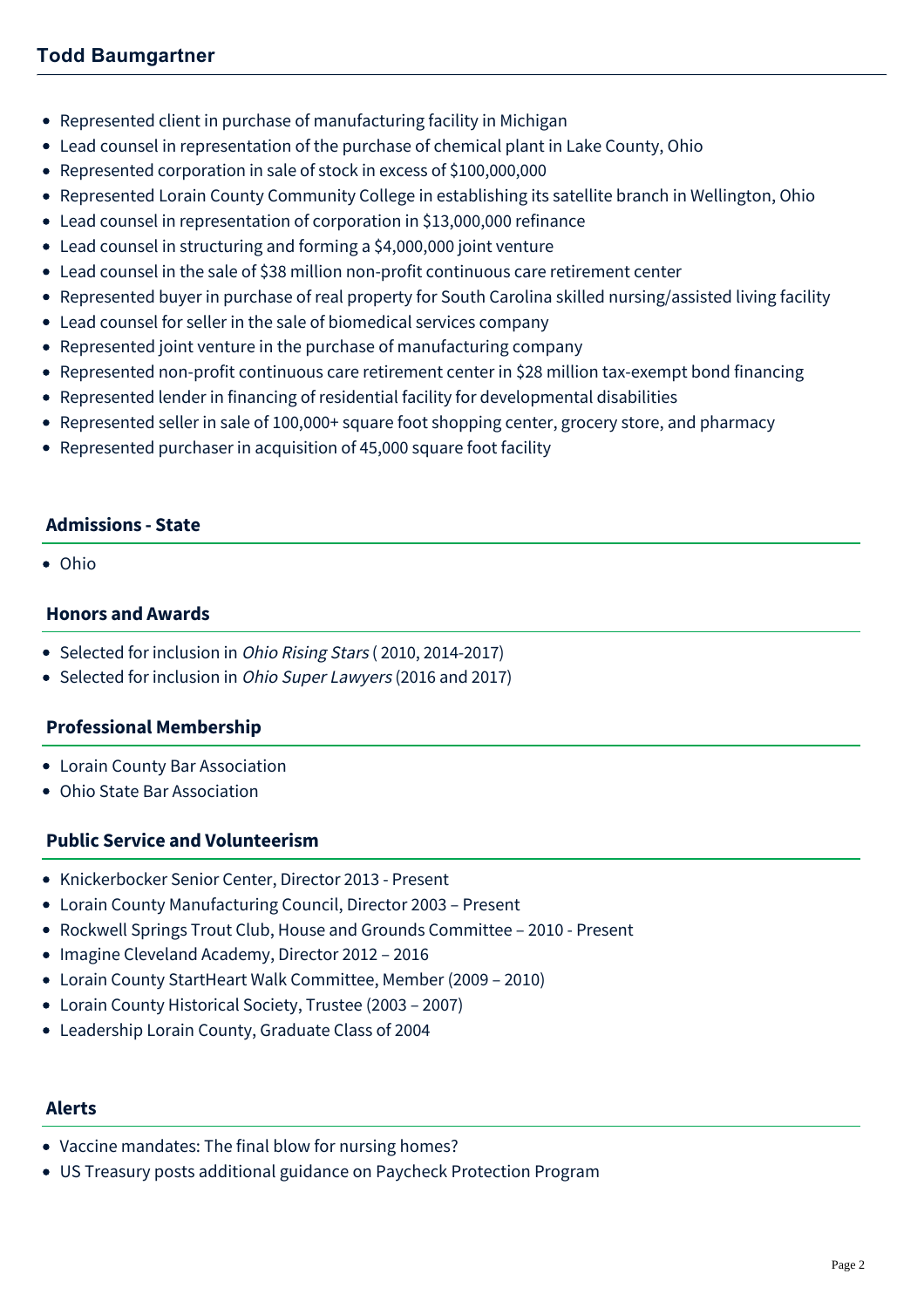- [SBA issues final interim rule for Paycheck Protection Program](https://mcdonaldhopkins.com/Insights/April-2020/Paycheck-Protection-Program-Understanding-the-Inte)
- [CARES Act: An early analysis of the historic Coronavirus Aid, Relief and Economic Security Act](https://mcdonaldhopkins.com/Insights/March-2020/CARES-ACT-overview)
- [Confronting the impossibility of performing under a contract: Using a force majeure provision in response](https://mcdonaldhopkins.com/Insights/March-2020/Using-a-force-majeure-provision-in-response-to-the) to the coronavirus outbreak
- [CMS final rule overturns arbitration ban in long-term care resident agreements](https://mcdonaldhopkins.com/Insights/August-2019/CMS-final-rule-overturns-arbitration-ban-in-long-t)

## **Blog Posts**

- [Letters of intent: Binding or non-binding](https://mcdonaldhopkins.com/Insights/March-2020/Letters-of-intent-binding-or-non-binding)
- [Ohio to implement liquor buyback program in response to COVID-19](https://mcdonaldhopkins.com/Insights/March-2020/Ohio-to-Implement-Liquor-Buyback-Program-in-Respon)
- [SBA loans available for small businesses suffering due to coronavirus](https://mcdonaldhopkins.com/Insights/March-2020/SBA-loans-available-for-small-businesses-suffering)
- [CMS allows pre-dispute arbitration provisions in long-term care residency agreements](https://mcdonaldhopkins.com/Insights/June-2017/CMS-allows-pre-dispute-arbitration-provisions-in-l)

#### **News**

[Experienced business attorney Todd C. Baumgartner joins the Cleveland office of McDonald Hopkins](https://mcdonaldhopkins.com/Insights/January-2017/Experienced-business-attorney-Todd-Baumgartner-joi)

#### **Podcasts**

[Episode 18: Trends in long-term care](https://mcdonaldhopkins.com/Insights/August-2018/Episode-18-Trends-in-Long-Term-Care)

## **External Publications**

- "The Necessary Steps to Acquire a Company," Author, Brouse McDowell Business Minutes (January 29, 2016)
- "The Threat is Real Governing Your Company Through the Age of Cybersecurity Attacks," Co-Author, Smart Business News Magazine (November 2015)
- "Negotiating Accountable Care Organization Participation Agreements on Behalf of Long Term Care Facilities," Author, AHLA LTC-SIR Advisor, Volume 18, Issue 1 (February 2015)
- "Be Proactive Four Common Mistakes in Business That Won't Cost You Much to Avoid," Author, Smart Business News, Akron/Canton (August 2014)
- "Click-wrap Contracts How Purchase Agreements Have Changed in the Digital Age," Author, Smart Business News, Akron/Canton (December 2013)

#### **Events**

[There is No Vaccine for Financial Challenges: Thinking Strategically About Your Post-COVID Future |](https://mcdonaldhopkins.com/Events/2021/There-is-No-Vaccine-for-Financial-Challenges-Think) Wednesday, February 24, 2021

## **Speaking Engagements**

- Presenter, "COVID-19 Contractors Playbook: Employment, Loans and Construction Contract Issues," National Association of the Remodeling Industry (May 13, 2020)
- Presenter, "Federal and Local Government Financial Relief for Small Businesses: Demystifying the New Loan Programs and Applying for Relief," Women's Business Development Center (April 7, 2020)